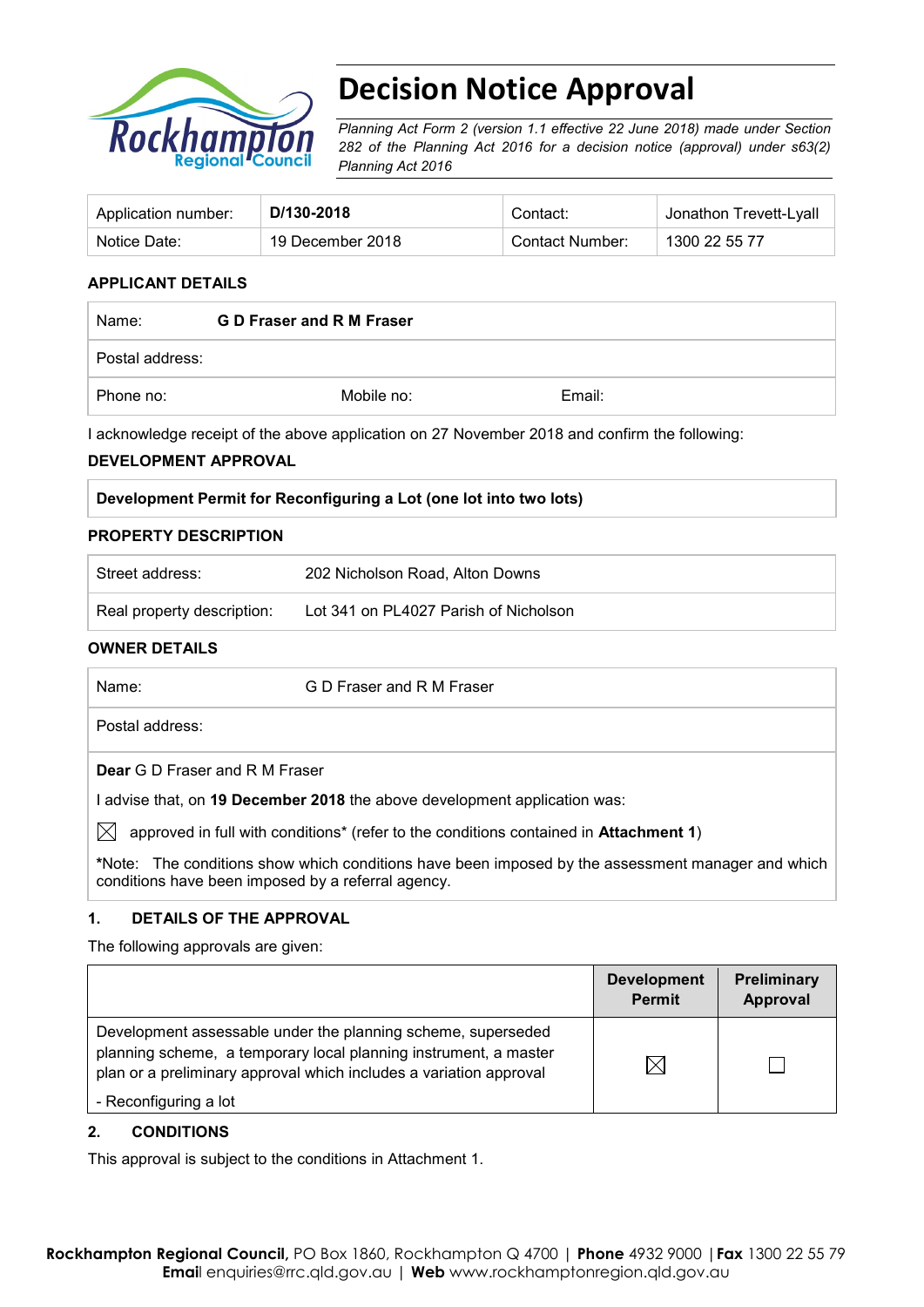#### **3. FURTHER DEVELOPMENT PERMITS REQUIRED NIL**

#### **4. REFERRAL AGENCIES NIL**

#### **5. THE APPROVED PLANS**

**The approved development must be completed and maintained generally in accordance with the approved drawings and documents:**

| <b>Plan/Document Name</b> | <b>Plan/Document Reference</b> | Dated            |
|---------------------------|--------------------------------|------------------|
| Proposal Plan             | 18732-PP-01. Rev A             | 22 November 2018 |

#### **6. CURRENCY PERIOD FOR THE APPROVAL (s.85 of the** *Planning Act***)**

The standard currency periods stated in section 85 of *Planning Act 2016* apply to each aspect of development in this approval, if not stated in the conditions of approval attached.

#### **7. STATEMENT OF REASONS**

| Description of the<br>development               | The proposed development is for Reconfiguring a Lot (one lot into two<br>lots)                                                                                                                                                                                                                                                                                            |  |  |
|-------------------------------------------------|---------------------------------------------------------------------------------------------------------------------------------------------------------------------------------------------------------------------------------------------------------------------------------------------------------------------------------------------------------------------------|--|--|
| <b>Reasons for Decision</b>                     | The proposed reconfiguration will not impact on the productive<br>a)<br>agricultural capacity of the land;                                                                                                                                                                                                                                                                |  |  |
|                                                 | Assessment of the development against the relevant zone<br>b)<br>purpose, planning scheme codes and planning scheme policies<br>demonstrates that the proposed development will not cause<br>significant adverse impacts on the surrounding<br>natural<br>environment, built environment and infrastructure, community<br>facilities, or local character and amenity; and |  |  |
|                                                 | The proposed development does not compromise the relevant<br>C)<br>State Planning Policy.                                                                                                                                                                                                                                                                                 |  |  |
| <b>Assessment Benchmarks</b>                    | The proposed development was assessed against the following<br>assessment benchmarks:<br>Rural Zone Code;<br>$\bullet$                                                                                                                                                                                                                                                    |  |  |
|                                                 | Access, Parking and Transport Code;<br>$\bullet$                                                                                                                                                                                                                                                                                                                          |  |  |
|                                                 | Filling and Excavation Code;<br>$\bullet$<br>Landscape Code;<br>$\bullet$<br>Reconfiguring a Lot Code;<br>$\bullet$<br>Stormwater Management Code; and<br>$\bullet$                                                                                                                                                                                                       |  |  |
|                                                 |                                                                                                                                                                                                                                                                                                                                                                           |  |  |
|                                                 | Water and Sewer Code.<br>$\bullet$                                                                                                                                                                                                                                                                                                                                        |  |  |
| <b>Compliance with assessment</b><br>benchmarks | The development was assessed against all of the assessment<br>benchmarks listed above and complies with all of these.                                                                                                                                                                                                                                                     |  |  |
| <b>Matters prescribed by</b>                    | The State Planning Policy - Part E;<br>$\bullet$                                                                                                                                                                                                                                                                                                                          |  |  |
| regulation                                      | The Central Queensland Regional Plan;<br>$\bullet$                                                                                                                                                                                                                                                                                                                        |  |  |
|                                                 | The Rockhampton Region Planning Scheme 2015; and<br>$\bullet$                                                                                                                                                                                                                                                                                                             |  |  |
|                                                 | The common material, being the material submitted with the<br>application.                                                                                                                                                                                                                                                                                                |  |  |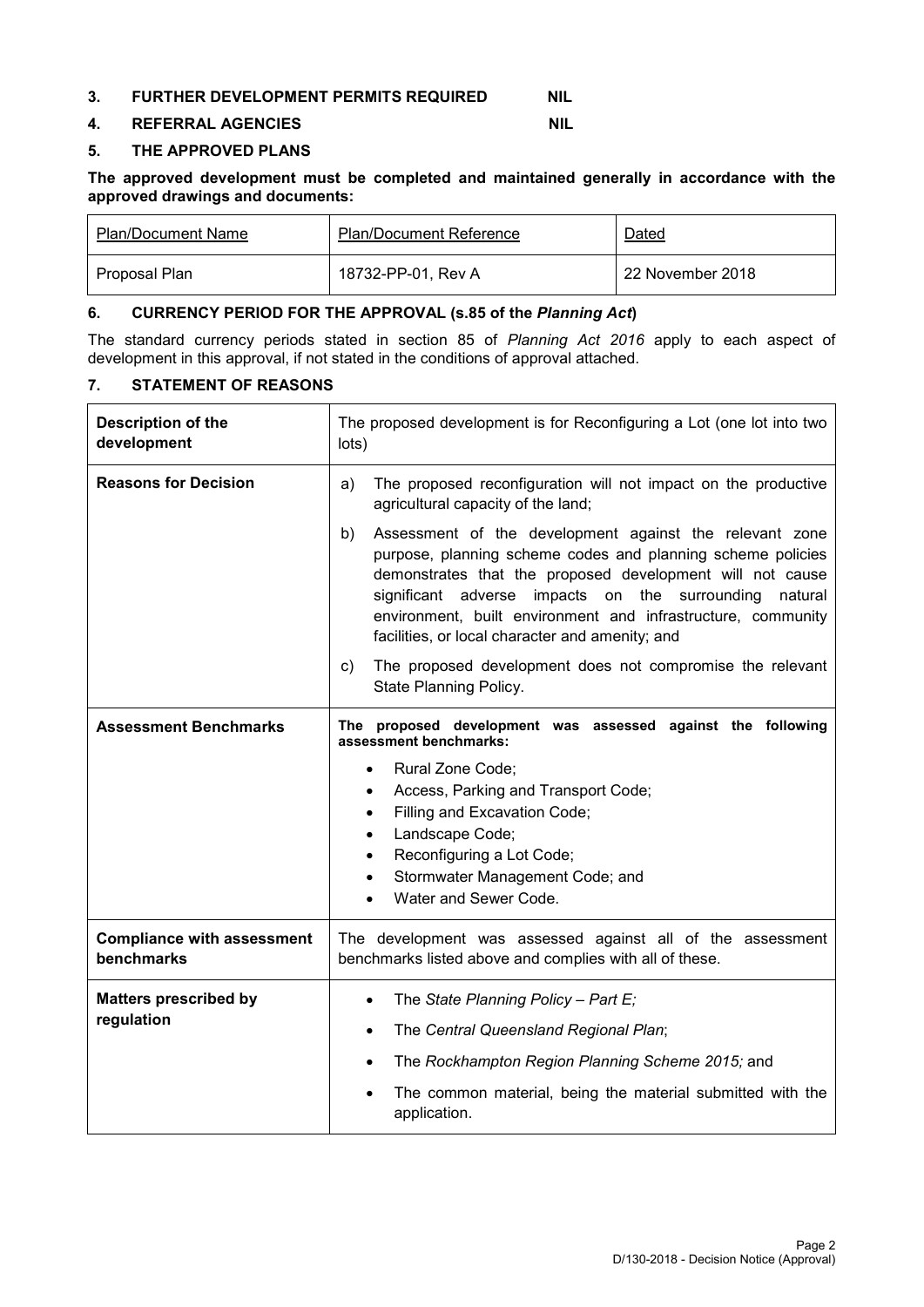#### **8. APPEAL RIGHTS**

The rights of an applicant to appeal to a tribunal or the Planning and Environment Court against a decision about a development application are set out in chapter 6, part 1 of the *Planning Act 2016*. There may also be a right to make an application for a declaration by a tribunal (see chapter 6, part 2 of the *Planning Act 2016).*

#### *Appeal by an applicant*

An applicant for a development application may appeal to the Planning and Environment Court against the following:

- the refusal of all or part of the development application
- a provision of the development approval
- the decision to give a preliminary approval when a development permit was applied for
- a deemed refusal of the development application.

An applicant may also have a right to appeal to the Development tribunal. For more information, see schedule 1 of the *Planning Act 2016*.

The timeframes for starting an appeal in the Planning and Environment Court are set out in section 229 of the *Planning Act 2016*.

**Attachment 2** is an extract from the *Planning Act 2016* that sets out the applicant's appeal rights and the appeal rights of a submitter.

#### **9. WHEN THE DEVELOPMENT APPROVAL TAKES EFFECT**

This development approval takes effect:

From the time the decision notice is given – if there is no submitter and the applicant does not appeal the decision to the court.

Or

- When the submitter's appeal period ends – if there is a submitter and the applicant does not appeal the decision to the court.

Or

Subject to the decision of the court, when the appeal is finally decided  $-$  if an appeal is made to the court.

#### **10. ASSESSMENT MANAGER**

| Name: | Tarnya Fitzgibbon<br><b>COORDINATOR</b><br>DEVELOPMENT ASSESSMENT | Signature: | Date: . | 19 December 2018 |
|-------|-------------------------------------------------------------------|------------|---------|------------------|
|       |                                                                   |            |         |                  |

#### **Attachment 1 – Conditions of the approval**

*Part 1* **–** *Conditions imposed by the assessment manager [Note: where a condition is imposed about infrastructure under Chapter 4 of the Planning Act 2016, the relevant provision of the Act under which this condition was imposed must be specified.]*

#### **Attachment 2—Extract on appeal rights**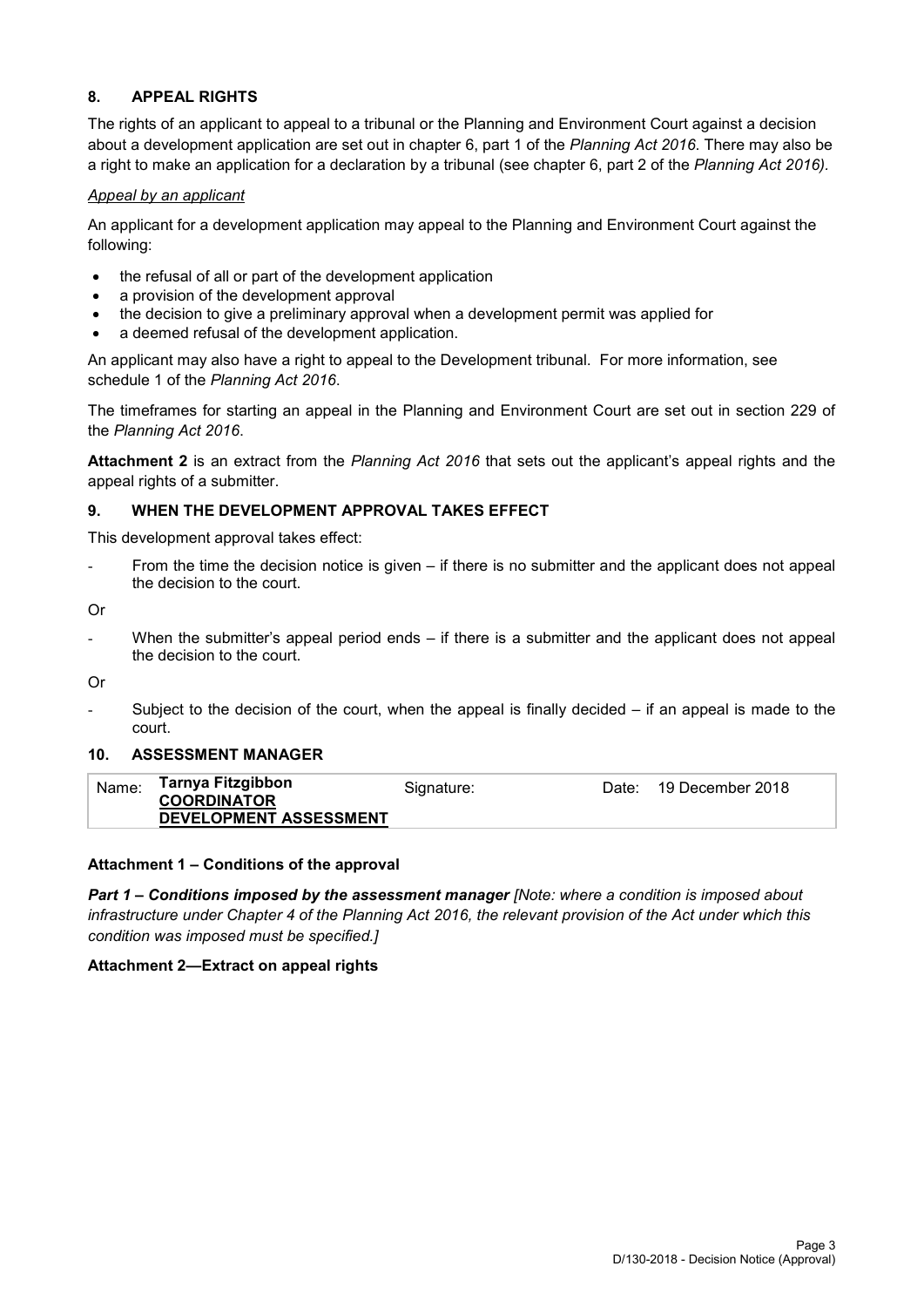

# **Attachment 1 – Part 1 Rockhampton Regional Council Conditions**

*Planning Act 2016*

# 1.0 ADMINISTRATION

- 1.1 The Developer and his employee, agent, contractor or invitee is responsible for ensuring compliance with the conditions of this development approval.
- 1.2 Where these Conditions refer to "Council" in relation to requiring Council to approve or to be satisfied as to any matter, or conferring on the Council a function, power or discretion, that role may be fulfilled in whole or in part by a delegate appointed for that purpose by the Council.
- 1.3 All conditions, works, or requirements of this development approval must be undertaken and completed:
	- 1.3.1 to Council's satisfaction;
	- 1.3.2 at no cost to Council; and
	- 1.3.3 prior to the issue of the Survey Plan Approval Certificate,

unless otherwise stated.

- 1.4 Infrastructure requirements of this development approval must be contributed to the relevant authorities, where applicable, at no cost to Council, prior to the issue of the Survey Plan Approval Certificate, unless otherwise stated.
- 1.5 All works must be designed, constructed and maintained in accordance with the relevant Council policies, guidelines and standards, unless otherwise stated.
- 1.6 All engineering drawings/specifications, design and construction works must be in accordance with the requirements of the relevant *Australian Standards* and must be approved, supervised and certified by a Registered Professional Engineer of Queensland.

## 2.0 APPROVED PLANS AND DOCUMENTS

2.1 The approved development must be completed and maintained generally in accordance with the approved plans and documents, except where amended by any condition of this development approval:

| <b>Plan/Document Name</b> | <b>Plan/Document Reference</b> | Dated            |
|---------------------------|--------------------------------|------------------|
| Proposal Plan             | 18732-PP-01, Rev A             | 22 November 2018 |

2.2 Where there is any conflict between the conditions of this development approval and the details shown on the approved plans and documents, the conditions of this development approval must prevail.

## 3.0 ACCESS WORKS

3.1 Any future access works for proposed Lot 2 must be designed and constructed in accordance with the *Capricorn Municipal Development Guidelines.*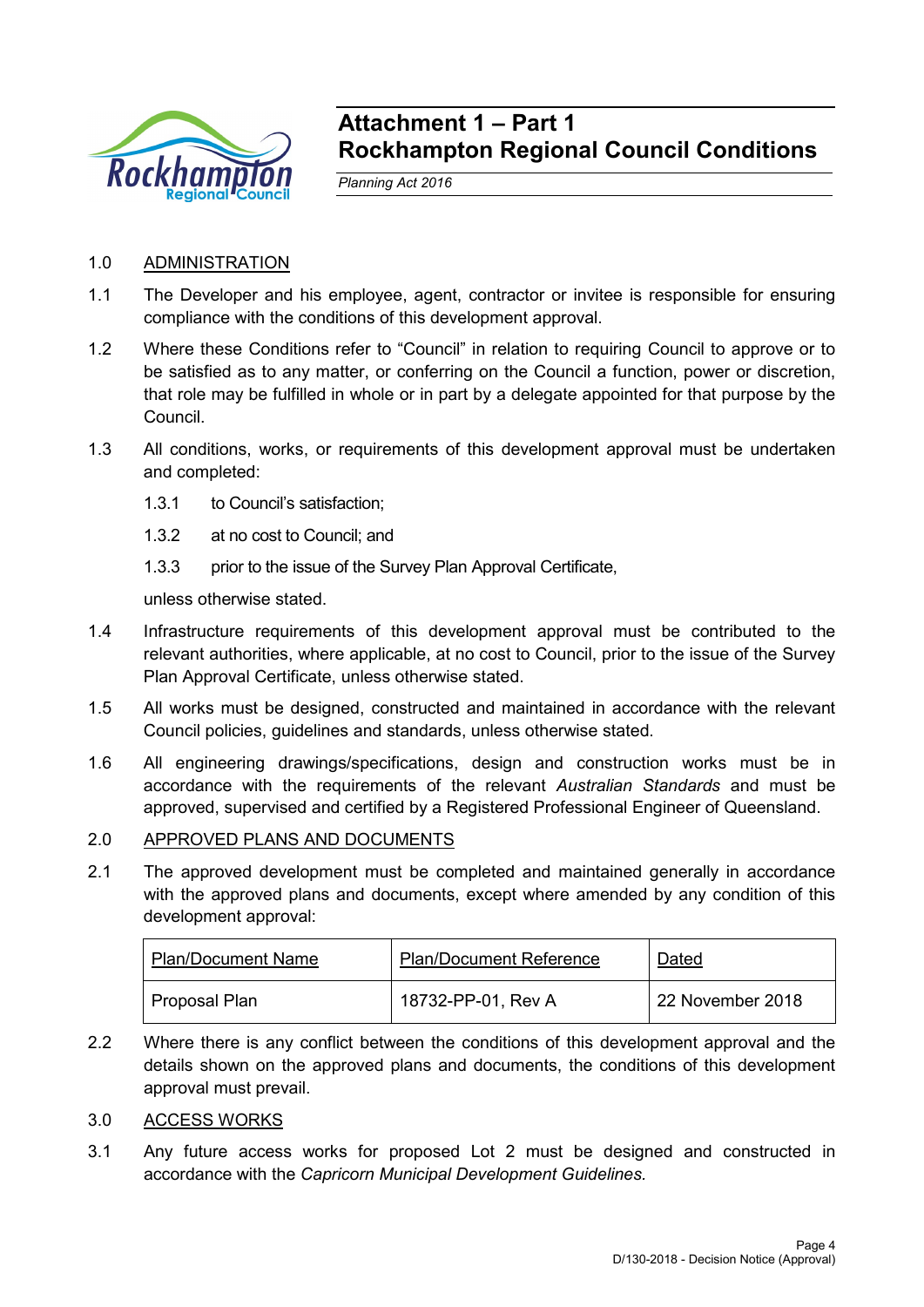# 4.0 ELECTRICITY

4.1 A *Certificate of Electricity Supply* from the relevant service provider must be provided to Council, prior to the issue of the Survey Plan Approval Certificate.

Note: The applicant can enter into a *Negotiated Connection Establishment Contract* with the Supplier for the provisioning of electrical services and/or street lighting. Provided the Applicant has undertaken all the conditions of the contract, including providing performance security, the Supplier will issue *a Certificate of Electricity Supply*.

#### 5.0 TELECOMMUNICATIONS

5.1 Evidence from the relevant service provider that the lots can be serviced by telecommunications infrastructure must be provided to Council, prior to the issue of the Survey Plan Approval Certificate.

#### 6.0 ASSET MANAGEMENT

- 6.1 Any alteration necessary to electricity, telephone, water mains, sewerage mains, and/or public utility installations resulting from the development or in connection with the development, must be undertaken and completed at no cost to Council.
- 6.2 Any damage to existing stormwater, water supply and sewerage infrastructure, kerb and channel, pathway or roadway (including removal of concrete slurry from public land and Council infrastructure), that occurs while any works are being carried out in association with this development approval must be repaired at full cost to the developer. This includes the reinstatement of any existing traffic signs or pavement markings that may have been removed or damaged.

#### ADVISORY NOTES

## NOTE 1. Aboriginal Cultural Heritage

It is advised that under section 23 of the *Aboriginal Cultural Heritage Act 2003*, a person who carries out an activity must take all reasonable and practicable measures to ensure the activity does not harm Aboriginal cultural heritage (the "cultural heritage duty of care"). Maximum penalties for breaching the duty of care are listed in the Aboriginal cultural heritage legislation. The information on Aboriginal cultural heritage is available on the Department of Aboriginal and Torres Strait Islander Partnerships website [www.datsip.qld.gov.au.](http://www.datsip.qld.gov.au/)

# NOTE 2. General Environmental Duty

General environmental duty under the *Environmental Protection Act 1994* prohibits unlawful environmental nuisance caused by noise, aerosols, particles, dust, ash, fumes, light, odour or smoke beyond the boundaries of the development site during all stages of the development including earthworks, construction and operation.

#### NOTE 3. Works in Road Reserve Permit

It is advised that a Works in Road Reserve Permit (including a fee for the vehicle crossover and compliant with Standard *Capricorn Municipal Development Guidelines,* Standard Drawings) will be required for any future access works.

## NOTE 4. Infrastructure Charges Notice

This application is subject to infrastructure charges in accordance with Council policies. The charges are presented on an Infrastructure Charges Notice.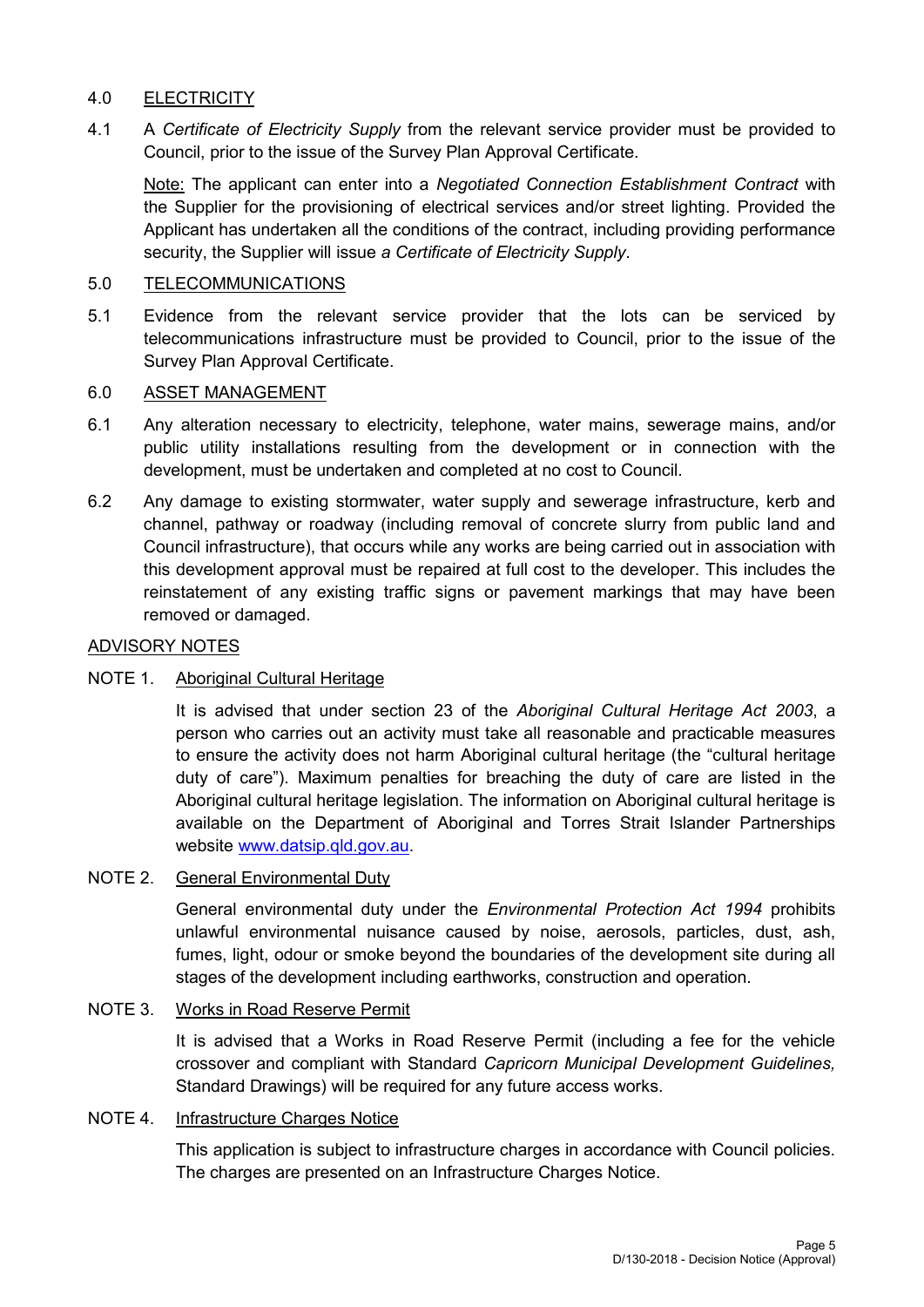## NOTE 5. Provision for Sewer and Water services

At the time of house construction, Lot 2 must be provided with on-site sewerage treatment and disposal systems. All systems must comply with the *Queensland Plumbing and Wastewater Code*, *Australian Standard AS1547:2012 "On-site domestic wastewater management"* and Council Plumbing and Drainage Policies. Sustainable Water sources including rainwater tanks, and a bore or small dam must be provided.

# NOTE 6. Rural Addressing

Rural addressing must be provided to each lot in accordance with Council's rural addressing procedures.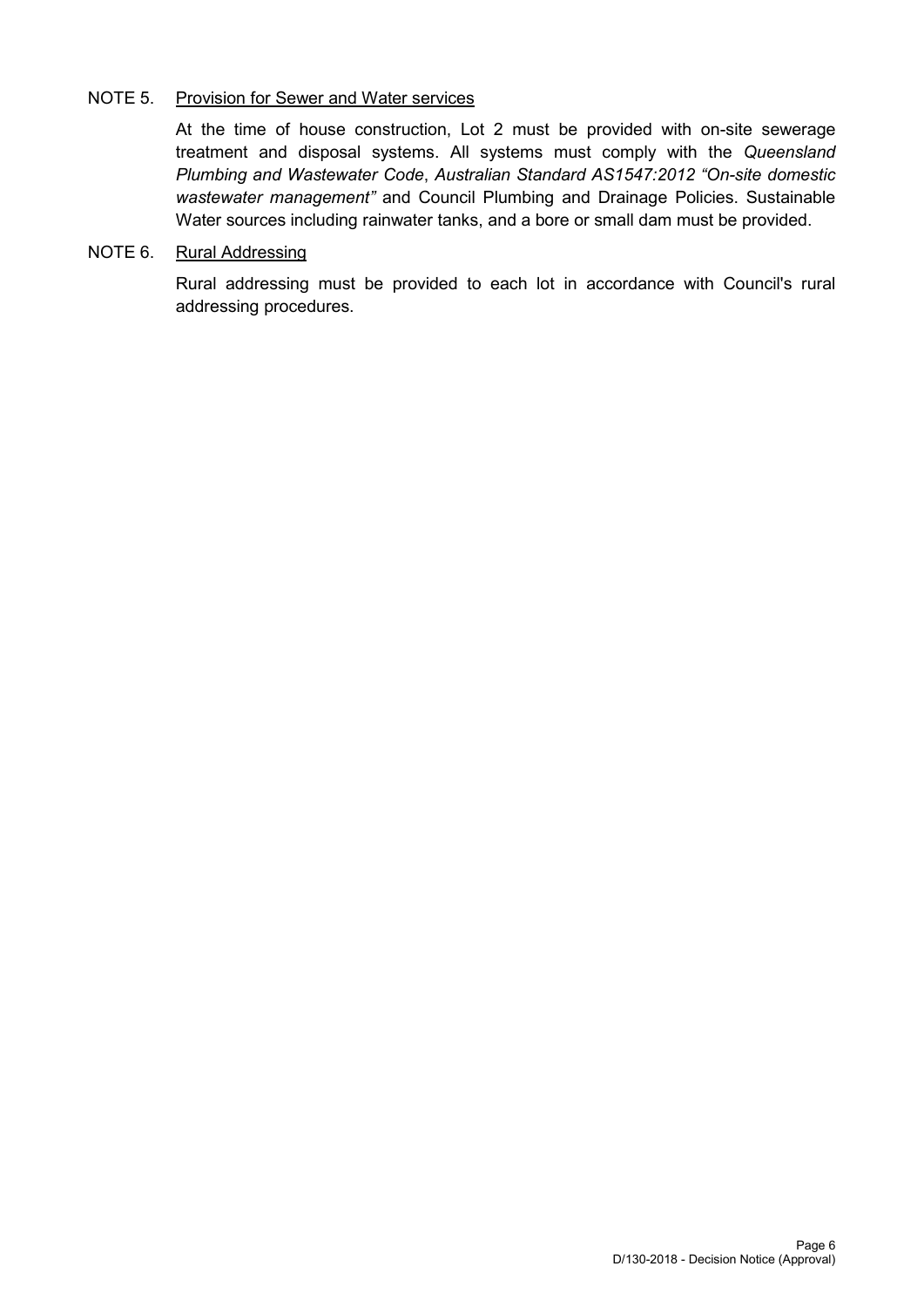

# **Attachment 2 - Appeal Rights**

*PLANNING ACT 2016*

The following is an extract from the *Planning Act 2016 (Chapter 6)*

#### *Appeal rights*

#### *229 Appeals to tribunal or P&E Court*

- (1) Schedule 1 states—
	- (a) matters that may be appealed to— (i)either a tribunal or the P&E Court; or (ii)only a tribunal; or (iii)only the P&E Court; and
	- (b) the person—

(i)who may appeal a matter (the **appellant**); and (ii)who is a respondent in an appeal of the matter; and (iii)who is a co-respondent in an appeal of the matter; and

- (iv)who may elect to be a co-respondent in an appeal of the matter.
- (2) An appellant may start an appeal within the appeal period.
- (3) The **appeal period** is—
	- (a) for an appeal by a building advisory agency—10 business days after a decision notice for the decision is given to the agency or
	- (b) for an appeal against a deemed refusal—at any time after the deemed refusal happens; or
	- (c) for an appeal against a decision of the Minister, under chapter 7, part 4, to register premises or to renew the registration of premises—20 business days after a notice is published under section 269(3)(a) or (4); or
	- (d) for an appeal against an infrastructure charges notice— 20 business days after the infrastructure charges notice is given to the person; or
	- (e) for an appeal about a deemed approval of a development application for which a decision notice has not been given—30 business days after the applicant gives the deemed approval notice to the assessment manager; or
	- (f) for any other appeal—20 business days after a notice of the decision for the matter, including an enforcement notice, is given to the person.

#### Note—

See the P&E Court Act for the court's power to extend the appeal period.

- (4) Each respondent and co-respondent for an appeal may be heard in the appeal.
- (5) If an appeal is only about a referral agency's response, the assessment manager may apply to the tribunal or P&E Court to withdraw from the appeal.
- (6) To remove any doubt, it is declared that an appeal against an infrastructure charges notice must not be about—
	- (a) the adopted charge itself; or
	- (b) for a decision about an offset or refund—
		- (i) the establishment cost of trunk infrastructure identified in a LGIP; or
		- (ii) the cost of infrastructure decided using the method

included in the local government's charges resolution.

#### **230 Notice of appeal**

- (1) An appellant starts an appeal by lodging, with the registrar of the tribunal or P&E Court, a notice of appeal that—
	- (a) is in the approved form; and
	- (b) succinctly states the grounds of the appeal.
- (2) The notice of appeal must be accompanied by the required fee.
- (3) The appellant or, for an appeal to a tribunal, the registrar must, within the service period, give a copy of the notice of appeal to—
- (a) the respondent for the appeal; and
- (b) each co-respondent for the appeal; and
- (c) for an appeal about a development application under schedule 1, table 1, item 1—each principal submitter for the development application; and
- (d) for an appeal about a change application under schedule 1, table 1, item 2—each principal submitter for the change application; and
- (e) each person who may elect to become a co-respondent for the appeal, other than an eligible submitter who is not a principal submitter in an appeal under paragraph (c) or (d); and
- (f) for an appeal to the P&E Court—the chief executive; and
- (g) for an appeal to a tribunal under another Act—any other person who the registrar considers appropriate.
- (4) The **service period** is—
	- (a) if a submitter or advice agency started the appeal in the P&E Court—2 business days after the appeal is started; or
	- (b) otherwise—10 business days after the appeal is started.
- (5) A notice of appeal given to a person who may elect to be a co-respondent must state the effect of subsection
- (6) A person elects to be a co-respondent by filing a notice of election, in the approved form, within 10 business days after the notice of appeal is given to the person*.*
- **231 Other appeals**
- (1) Subject to this chapter, schedule 1 and the P&E Court Act, unless the Supreme Court decides a decision or other matter under this Act is affected by jurisdictional error, the decision or matter is non-appealable.
- (2) The Judicial Review Act 1991, part 5 applies to the decision or matter to the extent it is affected by jurisdictional error.
- (3) A person who, but for subsection (1) could have made an application under the Judicial Review Act 1991 in relation to the decision or matter, may apply under part 4 of that Act for a statement of reasons in relation to the decision or matter.
- (4) In this section— **decision** includes—
	- (a) conduct engaged in for the purpose of making a decision; and
	- (b) other conduct that relates to the making of a decision; and
	- (c) the making of a decision or the failure to make a decision; and
	- (d) a purported decision; and
	- (e) a deemed refusal.
- **non-appealable**, for a decision or matter, means the decision or matter—
	- (a) is final and conclusive; and
	- (b) may not be challenged, appealed against, reviewed, quashed, set aside or called into question in any other way under the Judicial Review Act 1991 or otherwise, whether by the Supreme Court, another court, a tribunal or another entity; and
	- (c) is not subject to any declaratory, injunctive or other order of the Supreme Court, another court, a tribunal or another entity on any ground.

#### **232 Rules of the P&E Court**

- (1) A person who is appealing to the P&E Court must comply with the rules of the court that apply to the appeal.
- (2) However, the P&E Court may hear and decide an appeal even if the person has not complied with rules of the P&E Court.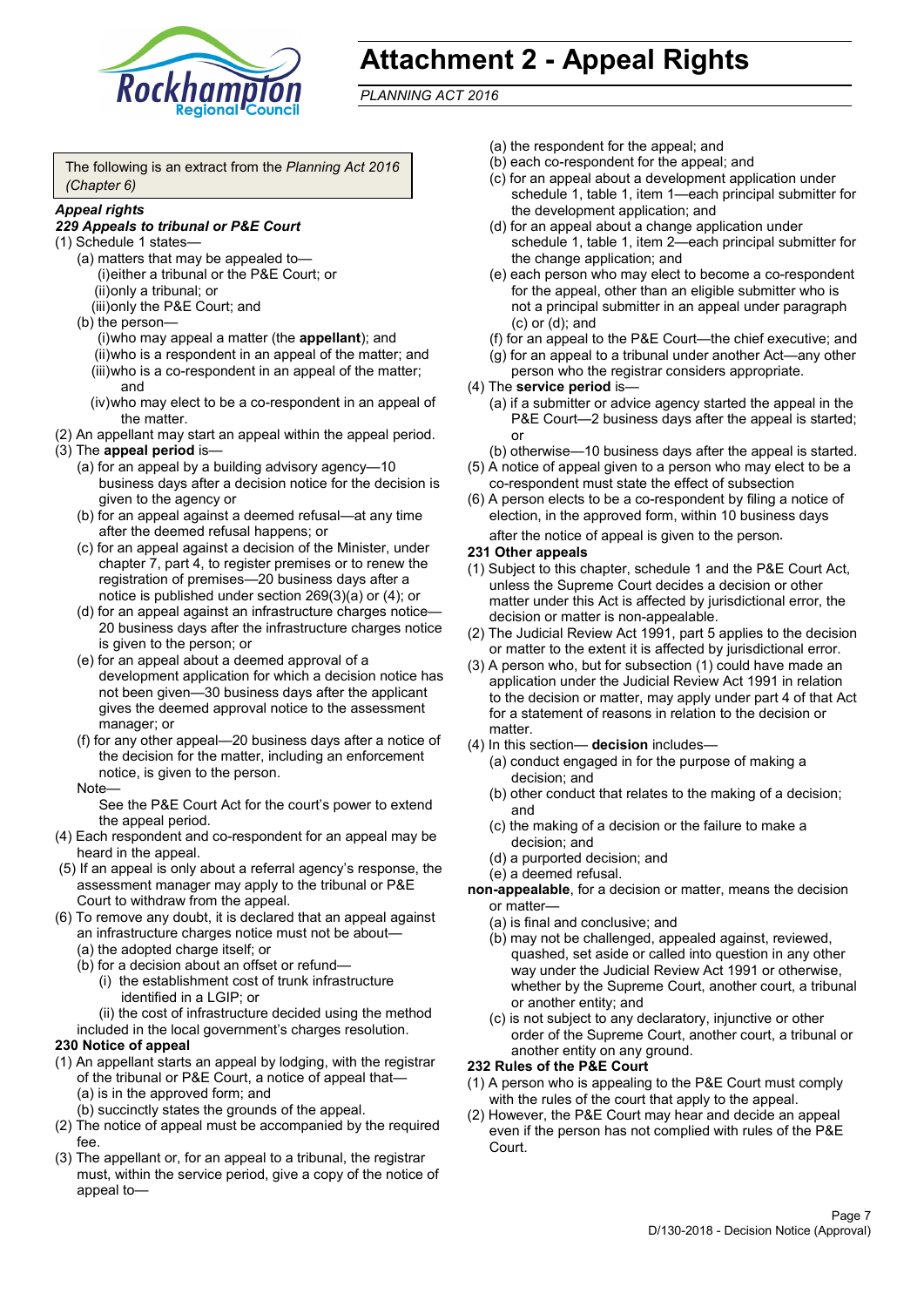

# **Appeal Rights**

*PLANNING ACT 2016*

# **Schedule 1**

#### **Appeals section 229 1 Appeal rights and parties to appeals**

- (1) Table 1 states the matters that may be appealed to—(a) the P&E court; or (b) a tribunal.
- (2) However, table 1 applies to a tribunal only if the matter involves—
	- (a) the refusal, or deemed refusal of a development application, for—
	- (i) a material change of use for a classified building; or
	- (ii) operational work associated with building work, a retaining wall, or a tennis court; or
	- (b) a provision of a development approval for—
	- (i) a material change of use for a classified building; or
- (ii) operational work associated with building work, a retaining wall, or a tennis court; or
	- (c) if a development permit was applied for—the decision to give a preliminary approval for—
		- (i) a material change of use for a classified building; or
	- (ii) operational work associated with building work, a retaining wall, or a tennis court; or
	- (d) a development condition if—
		- (i) the development approval is only for a material change of use that involves the use of a building classified under the Building Code as a class 2 building; and
		- (ii) the building is, or is proposed to be, not more than 3 storeys; and
		- (iii) the proposed development is for not more than 60 sole-occupancy units; or
	- (e) a decision for, or a deemed refusal of, an extension application for a development approval that is only for a material change of use of a classified building; or
	- (f) a decision for, or a deemed refusal of, a change application for a development approval that is only for a material change of use of a classified building; or
	- (g) a matter under this Act, to the extent the matter relates to—
		- (i) the Building Act, other than a matter under that Act that may or must be decided by the Queensland Building and Construction Commission; or
		- (ii) the Plumbing and Drainage Act, part 4 or 5; or
	- (h) a decision to give an enforcement notice in relation to a matter under paragraphs (a) to (g); or
	- (i) a decision to give an infrastructure charges notice; or
	- (j) the refusal, or deemed refusal, of a conversion application; or
	- (k) a matter that, under another Act, may be appealed to the tribunal; or
	- (l) a matter prescribed by regulation.
- (3) Also, table 1 does not apply to a tribunal if the matter

involves—

- (a) for a matter in subsection  $(2)(a)$  to  $(d)$ 
	- (i) a development approval for which the development application required impact assessment; and
	- (ii) a development approval in relation to which the assessment manager received a properly made submission for the development application; or
- (b) a provision of a development approval about the identification or inclusion, under a variation approval, of a matter for the development.
- (4) Table 2 states the matters that may be appealed only to the P&E Court.
- (5) Table 3 states the matters that may be appealed only to the tribunal.
- (6) In each table—
	- (a) column 1 states the appellant in the appeal; and
	- (b) column 2 states the respondent in the appeal; and
	- (c) column 3 states the co-respondent (if any) in the appeal; and
	- (d) column 4 states the co-respondents by election (if any) in the appeal.
- (7) If the chief executive receives a notice of appeal under section 230(3)(f), the chief executive may elect to be a corespondent in the appeal.

| Table 1                                                                                                                                                                                                                                                                                                                                        |                           |                                                                  |                                                       |  |
|------------------------------------------------------------------------------------------------------------------------------------------------------------------------------------------------------------------------------------------------------------------------------------------------------------------------------------------------|---------------------------|------------------------------------------------------------------|-------------------------------------------------------|--|
|                                                                                                                                                                                                                                                                                                                                                |                           | Appeals to the P&E Court and, for certain matters, to a tribunal |                                                       |  |
| 1. Development applications<br>An appeal may be made against-<br>(a) the refusal of all or part of the development application; or<br>(b) the deemed refusal of the development application; or<br>(c) a provision of the development approval; or<br>(d) if a development permit was applied for-the decision to give a preliminary approval. |                           |                                                                  |                                                       |  |
| Column 1                                                                                                                                                                                                                                                                                                                                       | Column 2                  | Column 3                                                         | Column 4                                              |  |
| Appellant                                                                                                                                                                                                                                                                                                                                      | Respondent                | Co-respondent                                                    | Co-respondent by election                             |  |
|                                                                                                                                                                                                                                                                                                                                                |                           | $($ if any $)$                                                   | $(f \text{an} v)$                                     |  |
| The applicant                                                                                                                                                                                                                                                                                                                                  | The assessment<br>manager | If the appeal is about<br>a concurrence                          | 1 A concurrence agency that is<br>not a co-respondent |  |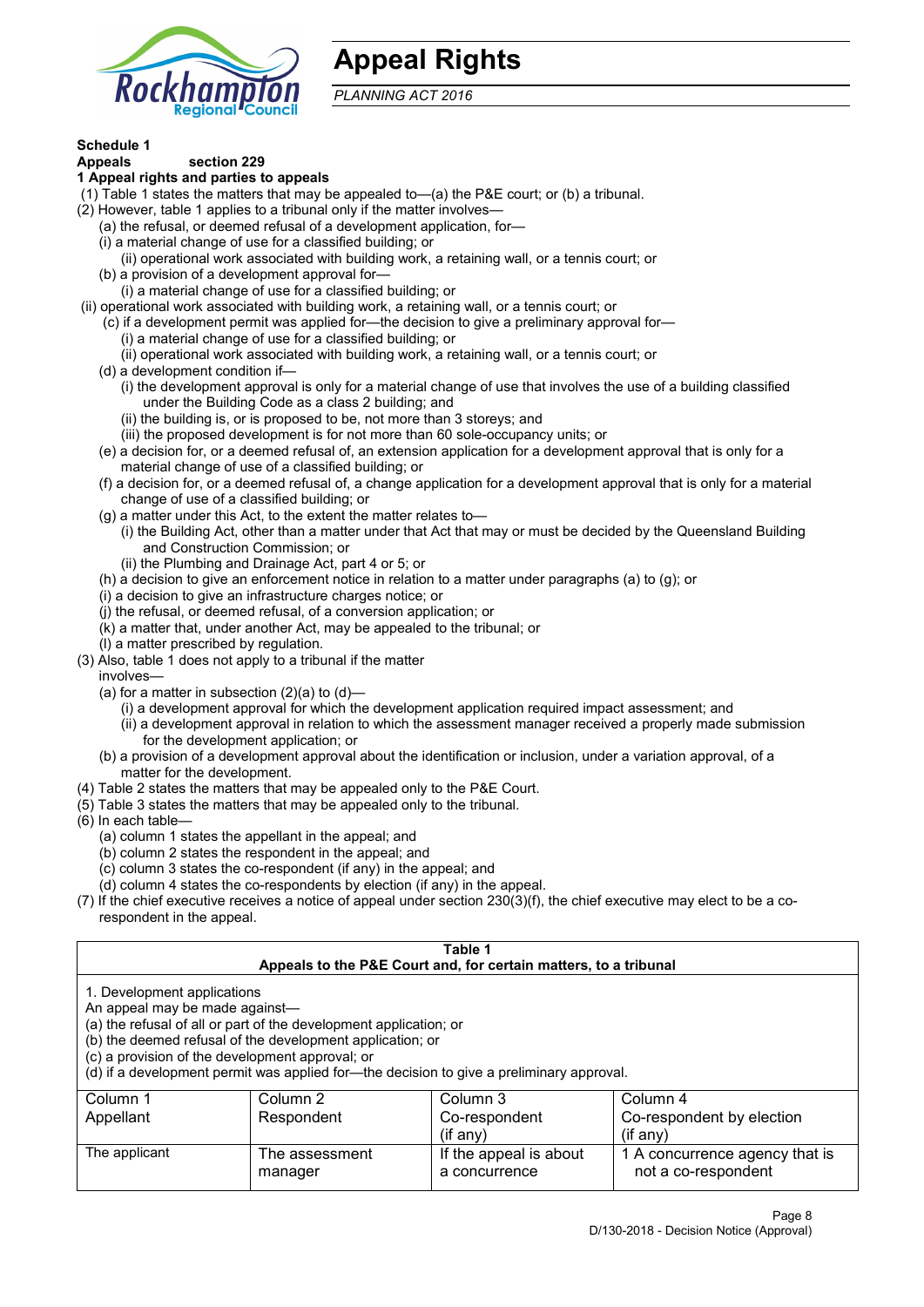| Table 1<br>Appeals to the P&E Court and, for certain matters, to a tribunal                                                                                                                                          |                                   |                                                                 |                                                                                                                                                                                                                                                                                                                                                 |
|----------------------------------------------------------------------------------------------------------------------------------------------------------------------------------------------------------------------|-----------------------------------|-----------------------------------------------------------------|-------------------------------------------------------------------------------------------------------------------------------------------------------------------------------------------------------------------------------------------------------------------------------------------------------------------------------------------------|
|                                                                                                                                                                                                                      |                                   | agency's referral<br>response-the<br>concurrence agency         | 2 If a chosen Assessment<br>manager is the respondent-<br>the prescribed assessment<br>manager<br>3 Any eligible advice agency for<br>the application<br>4 Any eligible submitter for the<br>application                                                                                                                                        |
| 2. Change applications<br>An appeal may be made against-<br>(b) a deemed refusal of a change application.                                                                                                            |                                   |                                                                 | (a) a responsible entity's decision for a change application, other than a decision made by the P&E court; or                                                                                                                                                                                                                                   |
| Column 1<br>Appellant                                                                                                                                                                                                | Column <sub>2</sub><br>Respondent | Column 3<br>Co-respondent<br>(if any)                           | Column 4<br>Co-respondent by election<br>(if any)                                                                                                                                                                                                                                                                                               |
| 1 The applicant<br>2 If the responsible<br>entity is the<br>assessment<br>manager-an<br>affected entity that<br>gave a pre-request<br>notice or response<br>notice                                                   | The responsible<br>entity         | If an affected entity<br>starts the appeal-the<br>applicant     | 1 A concurrence agency for the<br>development application<br>2 If a chosen assessment<br>manager is the respondent-<br>the prescribed assessment<br>manager<br>3 A private certifier for the<br>development application<br>4 Any eligible advice agency for<br>the change application<br>5 Any eligible submitter for the<br>change application |
| 3. Extension applications<br>An appeal may be made against-<br>(a) the assessment manager's decision about an extension application; or<br>(b) a deemed refusal of an extension application.                         |                                   |                                                                 |                                                                                                                                                                                                                                                                                                                                                 |
| Column 1<br>Appellant                                                                                                                                                                                                | Column <sub>2</sub><br>Respondent | Column 3<br>Co-respondent<br>(if any)                           | Column 4<br>Co-respondent by election<br>(if any)                                                                                                                                                                                                                                                                                               |
| 1 The applicant<br>1<br>$\overline{2}$<br>For a matter other<br>than a deemed<br>refusal of an<br>extension<br>application $-$ a<br>concurrence<br>agency, other than<br>the chief executive,<br>for the application | The assessment<br>manager         | If a concurrence<br>agency starts the<br>appeal - the applicant | If a chosen assessment<br>manager is the respondent – the<br>prescribed assessment manager                                                                                                                                                                                                                                                      |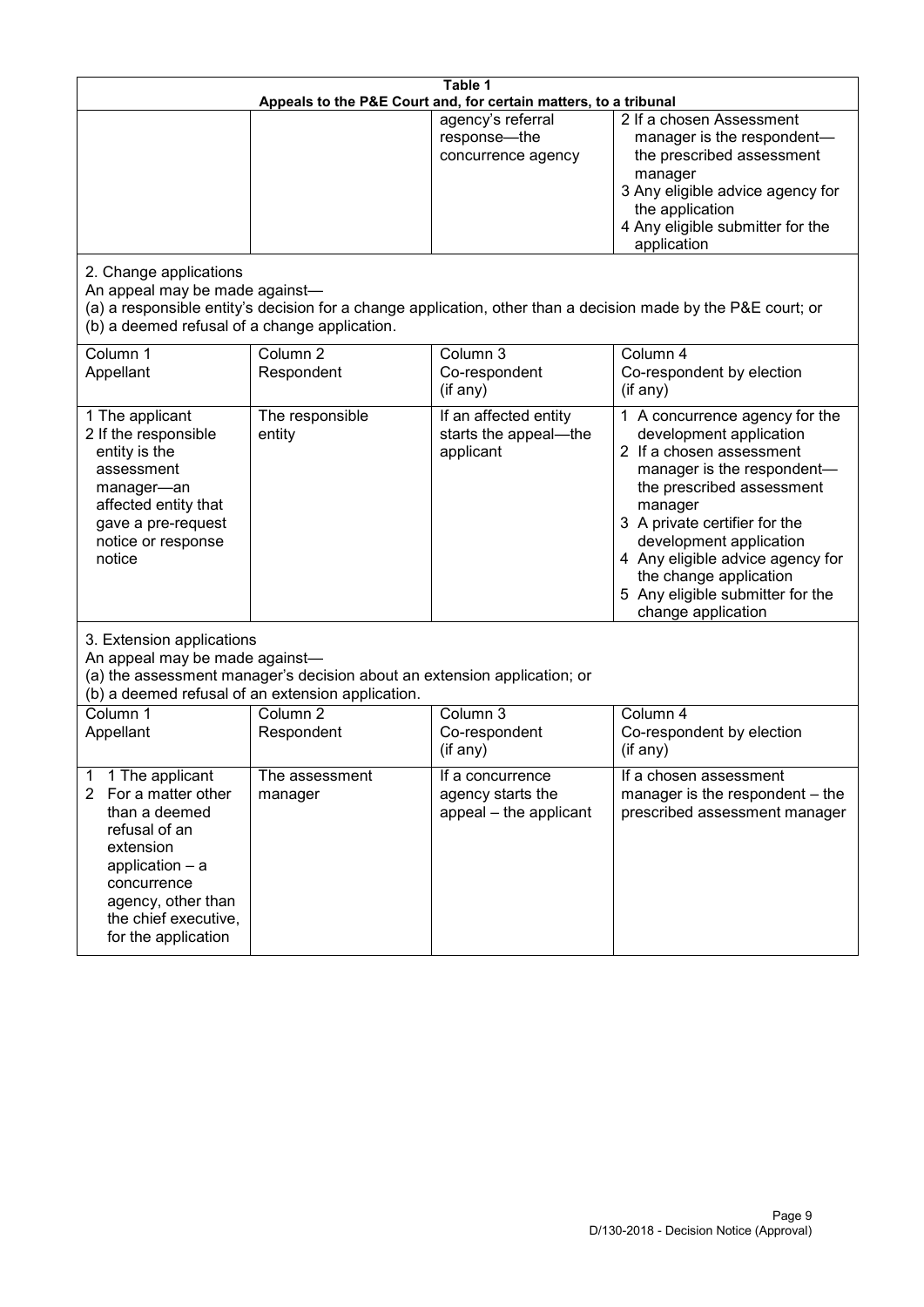#### **Table 1 Appeals to the P&E Court and, for certain matters, to a tribunal**

4. Infrastructure charges notices

- An appeal may be made against an infrastructure charges notice on 1 or more of the following grounds
- a) The notice involved an error relating to
	- (i) The application of the relevant adopted charge; or
- Examples of errors in applying an adopted charge
	- The incorrect application of gross floor area for a non-residential development
	- Applying an incorrect 'use category', under a regulation, to the development
	- (i) The working out of extra demands, for section 120; or
	- (ii) An offset or refund; or
- b) The was no decision about an offset or refund; or
- c) If the infrastructure charges notice states a refund will be given the timing for giving the refund; or
- d) The amount of the charge is so unreasonable that no reasonable relevant local government could have
- imposed the amount.

| Column 1                                                 | Column 2                                                                  | Column 3      | Column 4                  |
|----------------------------------------------------------|---------------------------------------------------------------------------|---------------|---------------------------|
| Appellant                                                | Respondent                                                                | Co-respondent | Co-respondent by election |
|                                                          |                                                                           | (if any)      | (if any)                  |
| The person given the<br>Infrastructure charges<br>notice | The local government<br>that gave the<br>infrastructure charges<br>notice |               | -                         |

5. Conversion applications

An appeal may be made against—

(a) the refusal of a conversion application; or

(b) a deemed refusal of a conversion application.

| Column 1<br>Appellant | Column 2<br>Respondent                                                  | Column 3<br>Co-respondent | Column 4<br>Co-respondent by election |
|-----------------------|-------------------------------------------------------------------------|---------------------------|---------------------------------------|
|                       |                                                                         | $($ if any $)$            | $(if$ any)                            |
| The applicant         | The local government<br>to which the conversion<br>application was made |                           |                                       |

6. Enforcement notices

An appeal may be made against the decision to give an enforcement notice.

| Column 1                                   | Column 2                     | Column 3      | Column 4                                                                                                                                                                   |
|--------------------------------------------|------------------------------|---------------|----------------------------------------------------------------------------------------------------------------------------------------------------------------------------|
| Appellant                                  | Respondent                   | Co-respondent | Co-respondent by election                                                                                                                                                  |
|                                            |                              | (if any)      | (if any)                                                                                                                                                                   |
| The person given the<br>enforcement notice | The enforcement<br>authority |               | If the enforcement authority is<br>not the local government for<br>the premises in relation to which<br>the offence is alleged to have<br>happened-the local<br>government |

#### **Table 2 Appeals to the P&E Court only**

1. Appeals from tribunal

An appeal may be made against a decision of a tribunal, other than a decision under

section 252, on the ground of—

(a) an error or mistake in law on the part of the tribunal; or

(b) jurisdictional error.

| Column 1<br>Appellant                             | Column 2<br>Respondent                                    | Column 3<br>Co-respondent<br>$($ if any $)$ | Column 4<br>Co-respondent by election<br>$($ if any $)$ |
|---------------------------------------------------|-----------------------------------------------------------|---------------------------------------------|---------------------------------------------------------|
| A party to the<br>proceedings for the<br>decision | The other party to the<br>proceedings for the<br>decision | $\overline{\phantom{a}}$                    |                                                         |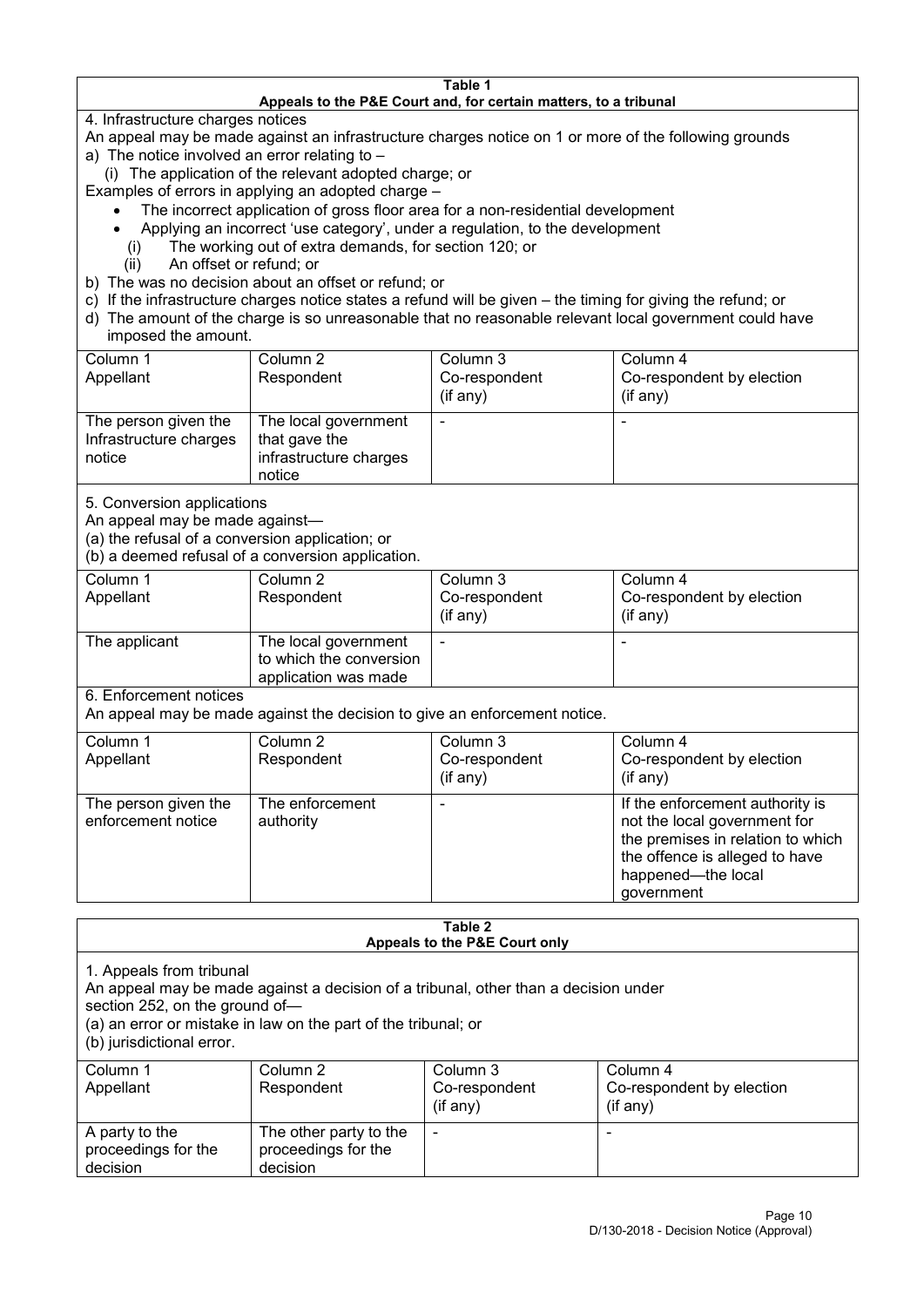#### **Table 2 Appeals to the P&E Court only**

2. Eligible submitter appeals

An appeal may be made against the decision to give a development approval, or an approval for a change application, to the extent that the decision relates to—

(a) any part of the development application for the development approval that required impact assessment; or (b) a variation request.

| Column 1                                                                                                                                                                                                                                                                                                                                             | Column 2                                                                                                                   | Column 3                                                                                                                | Column 4                                             |  |
|------------------------------------------------------------------------------------------------------------------------------------------------------------------------------------------------------------------------------------------------------------------------------------------------------------------------------------------------------|----------------------------------------------------------------------------------------------------------------------------|-------------------------------------------------------------------------------------------------------------------------|------------------------------------------------------|--|
| Appellant                                                                                                                                                                                                                                                                                                                                            | Respondent                                                                                                                 | Co-respondent                                                                                                           | Co-respondent by election                            |  |
|                                                                                                                                                                                                                                                                                                                                                      |                                                                                                                            | $($ if any $)$                                                                                                          | (if any)                                             |  |
| 1 For a development<br>application-an<br>eligible submitter for<br>the development<br>application<br>2 For a change<br>application-an<br>eligible submitter for<br>the change<br>application                                                                                                                                                         | 1 For a development<br>application-the<br>assessment<br>manager<br>2 For a change<br>application-the<br>responsible entity | 1 The applicant<br>2 If the appeal is<br>about a concurrence<br>agency's referral<br>response—the<br>concurrence agency | Another eligible<br>submitter for the<br>application |  |
|                                                                                                                                                                                                                                                                                                                                                      |                                                                                                                            |                                                                                                                         |                                                      |  |
| 3. Eligible submitter and eligible advice agency appeals<br>An appeal may be made against a provision of a development approval, or failure to<br>include a provision in the development approval, to the extent the matter relates to-<br>(a) any part of the development application or the change application, for the development approval, that |                                                                                                                            |                                                                                                                         |                                                      |  |

required impact assessment; or

(b) a variation request.

| Column 1<br>Appellant                                                                                                                                                                                                                                                                         | Column <sub>2</sub><br>Respondent                                                                                          | Column 3<br>Co-respondent                                                                                               | Column 4<br>Co-respondent by election             |
|-----------------------------------------------------------------------------------------------------------------------------------------------------------------------------------------------------------------------------------------------------------------------------------------------|----------------------------------------------------------------------------------------------------------------------------|-------------------------------------------------------------------------------------------------------------------------|---------------------------------------------------|
|                                                                                                                                                                                                                                                                                               |                                                                                                                            | $($ if any $)$                                                                                                          | (if any)                                          |
| 1 For a development<br>application-an<br>eligible submitter for<br>the development<br>application<br>2 For a change<br>application-an<br>eligible submitter for<br>the change<br>application<br>3 An eligible advice<br>agency for the<br>development<br>application or<br>change application | 1 For a development<br>application-the<br>assessment<br>manager<br>2 For a change<br>application-the<br>responsible entity | 1 The applicant<br>2 If the appeal is<br>about a concurrence<br>agency's referral<br>response-the<br>concurrence agency | Another eligible submitter for the<br>application |
| 4. Compensation claims<br>An appeal may be made against-<br>(a) a decision under section 32 about a compensation claim; or<br>(b) a decision under section 265 about a claim for compensation; or<br>(c) a deemed refusal of a claim under paragraph (a) or (b).                              |                                                                                                                            |                                                                                                                         |                                                   |
| Column 1                                                                                                                                                                                                                                                                                      | Column $2$                                                                                                                 | Column 3                                                                                                                | Column 4                                          |
| Appellant                                                                                                                                                                                                                                                                                     | Respondent                                                                                                                 | Co-respondent<br>(if any)                                                                                               | Co-respondent by election<br>(if any)             |
| A person dissatisfied<br>with the decision                                                                                                                                                                                                                                                    | The local<br>government to which<br>the claim was made                                                                     |                                                                                                                         |                                                   |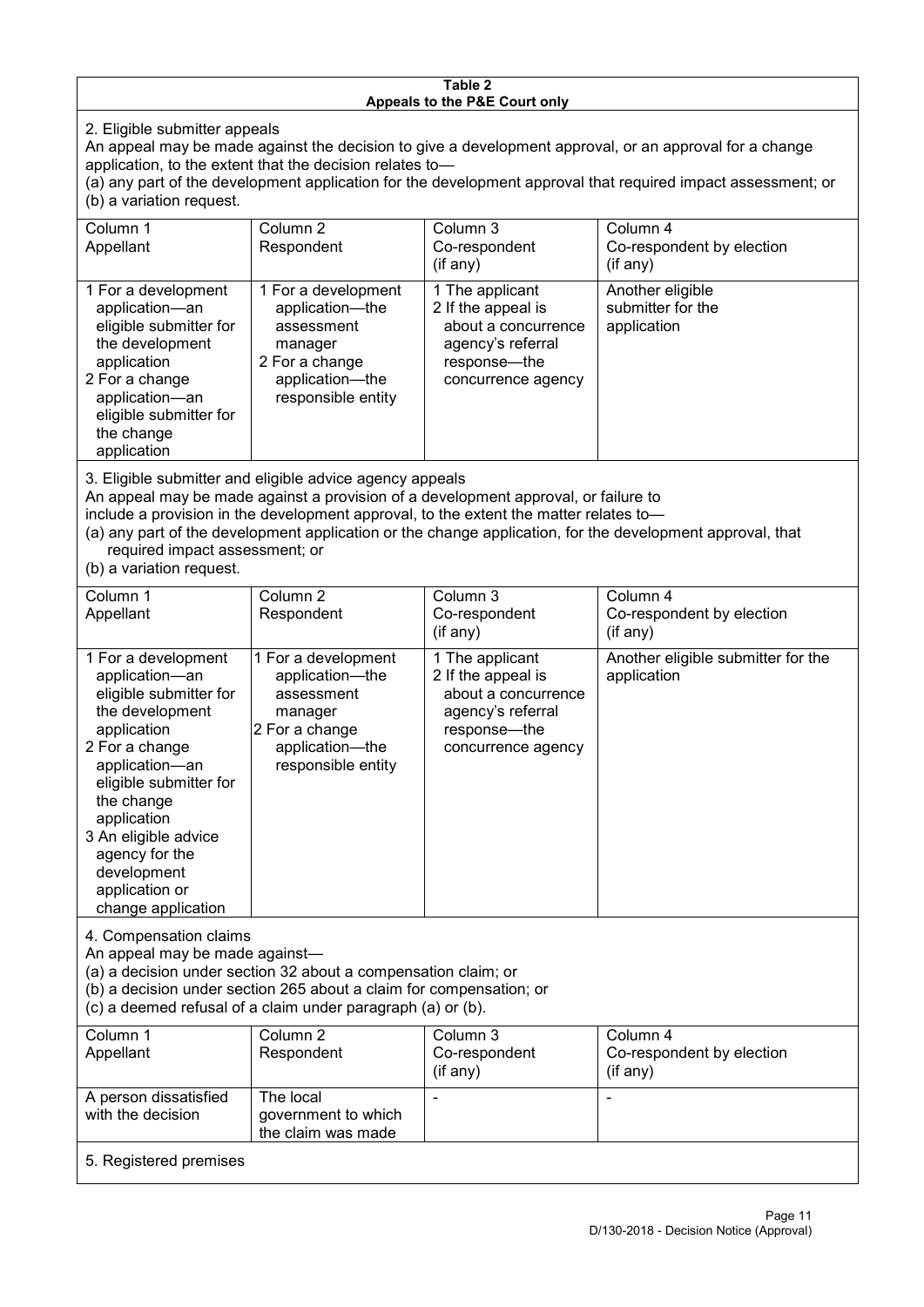| Table 2<br>Appeals to the P&E Court only                                                                                                                                                                                                                                                                             |                                   |                                         |                                                                                                                                                                             |  |
|----------------------------------------------------------------------------------------------------------------------------------------------------------------------------------------------------------------------------------------------------------------------------------------------------------------------|-----------------------------------|-----------------------------------------|-----------------------------------------------------------------------------------------------------------------------------------------------------------------------------|--|
| An appeal may be made against a decision of the Minister under chapter 7, part 4.                                                                                                                                                                                                                                    |                                   |                                         |                                                                                                                                                                             |  |
| Column 1<br>Appellant                                                                                                                                                                                                                                                                                                | Column <sub>2</sub><br>Respondent | Column 3<br>Co-respondent<br>(if any)   | Column 4<br>Co-respondent by election<br>(if any)                                                                                                                           |  |
| 1 A person given a<br>decision notice about<br>the decision<br>2 If the decision is to<br>register premises or<br>renew the<br>registration of<br>premises-an owner<br>or occupier of<br>premises in the<br>affected area for the<br>registered premises<br>who is dissatisfied<br>with the decision                 | The Minister                      |                                         | If an owner or occupier starts the<br>appeal – the owner of the<br>registered premises                                                                                      |  |
| 6. Local laws<br>An appeal may be made against a decision of a local government, or conditions applied,<br>under a local law about-<br>(a) the use of premises, other than a use that is the natural and ordinary consequence of prohibited<br>development; or<br>(b) the erection of a building or other structure. |                                   |                                         |                                                                                                                                                                             |  |
| Column 1<br>Appellant                                                                                                                                                                                                                                                                                                | Column <sub>2</sub><br>Respondent | Column 3<br>Co-respondent<br>(if any)   | Column 4<br>Co-respondent by election<br>(if any)                                                                                                                           |  |
| A person who-<br>(a) applied for the<br>decision; and<br>(b) is dissatisfied with<br>the decision or<br>conditions.                                                                                                                                                                                                  | The local government              |                                         |                                                                                                                                                                             |  |
|                                                                                                                                                                                                                                                                                                                      |                                   | Table 3<br>Appeals to the tribunal only |                                                                                                                                                                             |  |
| 1. Building advisory agency appeals<br>An appeal may be made against giving a development approval for building work to the extent the building<br>work required code assessment against the building assessment provisions.                                                                                         |                                   |                                         |                                                                                                                                                                             |  |
| Column 1<br>Appellant                                                                                                                                                                                                                                                                                                | Column <sub>2</sub><br>Respondent | Column 3<br>Co-respondent<br>(if any)   | Column 4<br>Co-respondent by election<br>(if any)                                                                                                                           |  |
| A building advisory<br>agency for the<br>development application<br>related to the approval                                                                                                                                                                                                                          | The assessment<br>manager         | The applicant                           | 1 A concurrence agency for the<br>development application<br>related to the approval<br>2 A private certifier for the<br>development application<br>related to the approval |  |
| 3. Certain decisions under the Building Act and the Plumbing and Drainage Act<br>An appeal may be made against a decision under-<br>(a) the Building Act, other than a decision made by the Queensland Building and Construction Commission; or<br>(b) the Plumbing and Drainage Act, part 4 or 5.                   |                                   |                                         |                                                                                                                                                                             |  |
| Column 1<br>Appellant                                                                                                                                                                                                                                                                                                | Column <sub>2</sub><br>Respondent | Column 3<br>Co-respondent<br>(if any)   | Column 4<br>Co-respondent by election<br>(if any)                                                                                                                           |  |